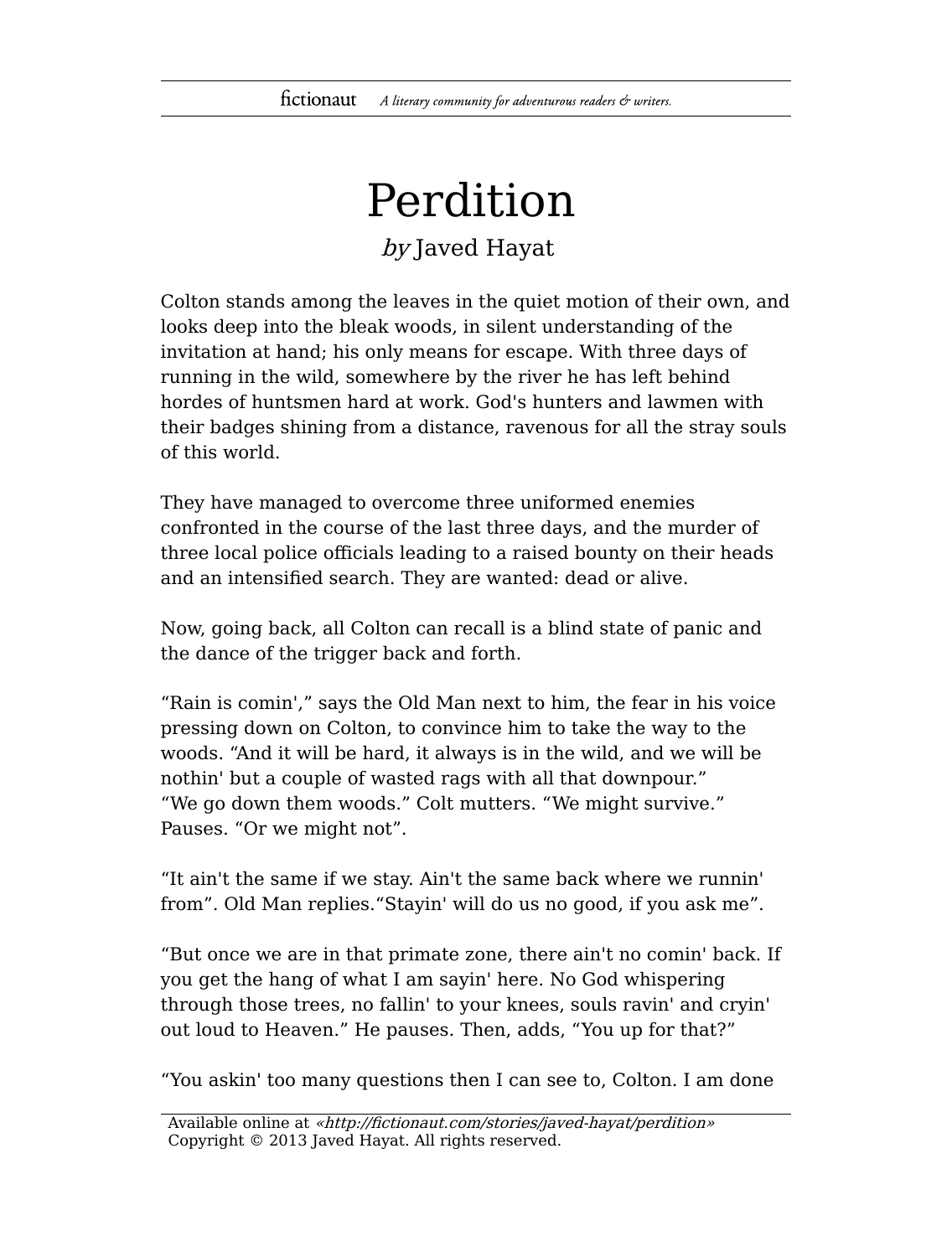bein' a preacher. I am done killin,' and am sure as hell done savin' souls."

The Old Man was a preacher of some sort in the days before the chain, and the sentence that came with it; the heavy laden metal on your conscience for that one moment of criminal intent punishable by life or noose.

Colton nods, without words, understanding the significance of every word that the Old Man has uttered, knowing that in the end, given enough time, we all go down that lonely corner, to embrace the darkness, wishing to be cured of our sentiments.

-----------------

He looks deep into the fading eyes of his victims and wonders. Admitting little guilt to himself, or trying hard not to.

"So what happens now?" He asked the Old Man.

"When?"

"After you're dead." Colton said. "Now that these proud men have bitten the bullet." Not knowing where the question within him comes from. Not caring to. Colton just felt that he needs to talk, if only to keep his hold on sanity.

"Don't nothin' happen." Old Man said, giving him a deep thoughtful stare. "You're just dead I reckon."

"You ain't a believer no more, are you old man?" Colton asked, feeling the strength within his voice slowly leaving him.

"Maybe." The Old Man shrugged. "Maybe I am, or maybe I ain't. I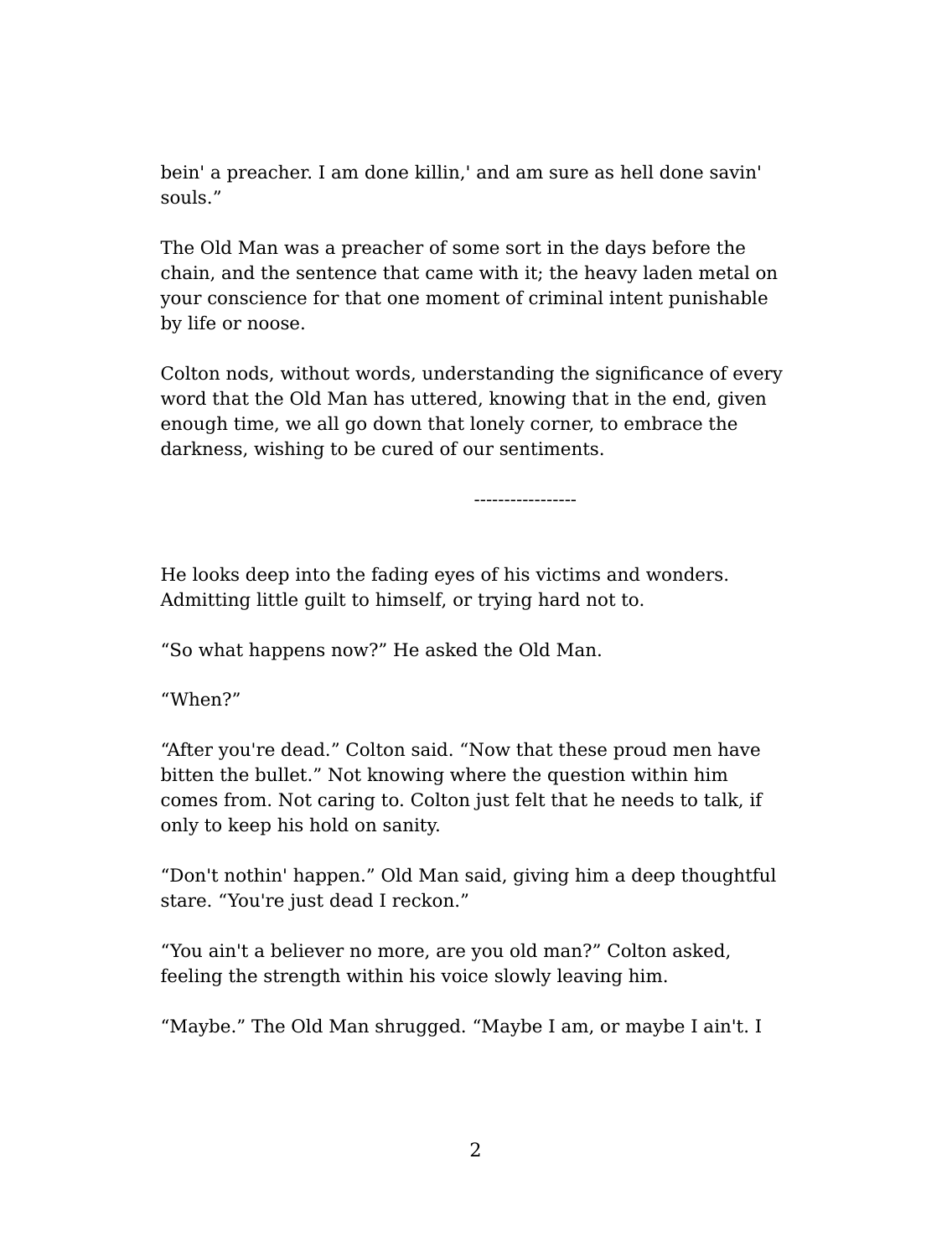just can't put any part of myself together. Not anymore. And I just don't believe I have an answer." Pauses. "Sorry to disappoint you, but that is the plain truth. I got no answer for nobody".

"Any regrets?"

"Say again."

"You got any regrets in your life." Colton said. "You regret savin' them souls." Pauses, his voice now a whisper. "Regret takin' any of these men here."

"None I can remember". Old Man replied. "And I saved nothin' worth takin', or ever took nothin' worth savin'. Folks are either droppin' down in graves or cradles these days. The times we live in, and I ain't makin' it any worse then it already is".

"Is that so?"

"I'd like to believe that, yes." Old Man said. "Just puttin' in my two cents, that is all".

"Do you now regret not killin' that little nigga' as I told you". Colt squinted at him. "You old fool, what were you thinkin' back there? Fuckin' redemption!"

They ought to have killed that boy. Colton thought and felt miserable. Would have saved lives in the long run. And bullets too.

Back there, they left a shadow behind. The Old Man had made a mistake, letting that black kid go living the way he did. Though Colton wondered if he himself would have done any better than the old fool. Pulling a trigger didn't come naturally to them, and least of all when it comes down to blowing the brains of a twelve year old born special. A deaf and mute.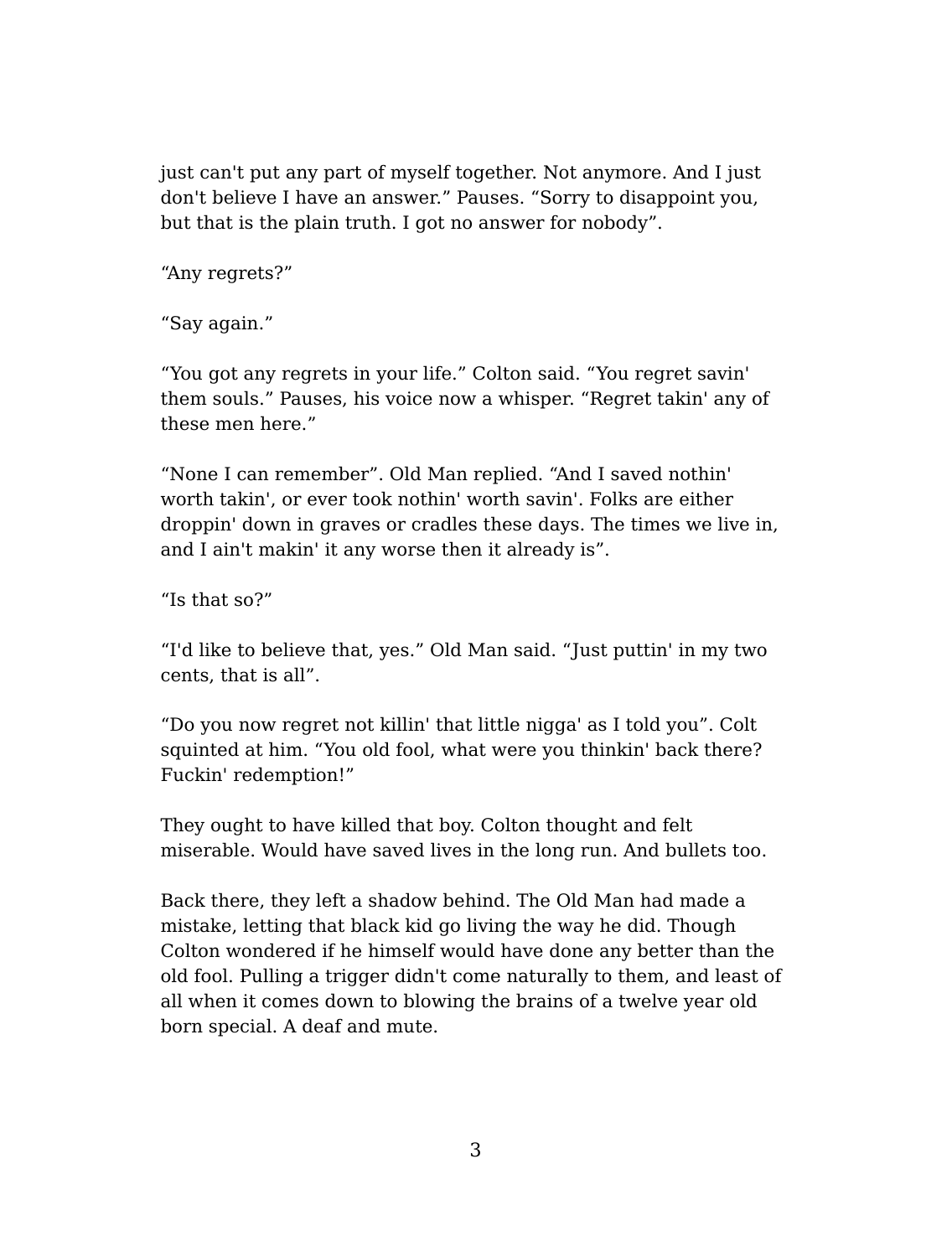One act of righteousness. Colton thinks bitterly to himself. Is all it takes. And their world was no longer defined by mere black and white.

All around them, God's hunters and lawmen lay sprawled with their dust smacked boots against the horizon, the drowning sun, and the dying light of life's fire prematurely fading in their eyes. Bodies slowly growing motionless and their minds perhaps drawing the last mental images of how different their lives could have been. Useless analogues of dying men's hope.

In despair Colton and the Old Man had reached out for the only object of faith at their disposal, their .32 Winchesters. Turning ruthless against the shadowy lawmen chasing them down, shooting and killing men, men just like them and yet so different.

Neither of them ever had to kill before. Never was death so close, so personal in their lives. Till now, they were just couple of angry inmates wanting to escape the yard, and hopefully never look back.

The Old Man spoke, as if reading Colton's mind. "I was afraid I was goin' to die." The smoke whirling off the gun hung in his hand, facing down. "I reckon I was… just ain't easy to be so sure". Paused. "I guess I was just afraid."

Colton nods gravely, his finger pressed firmly still against the trigger. Realizing that if you keep the finger pressed for long, it doesn't feel so cold anymore.

-----------------

"Them braggin' fools who follow the law". Colton whispers, shaking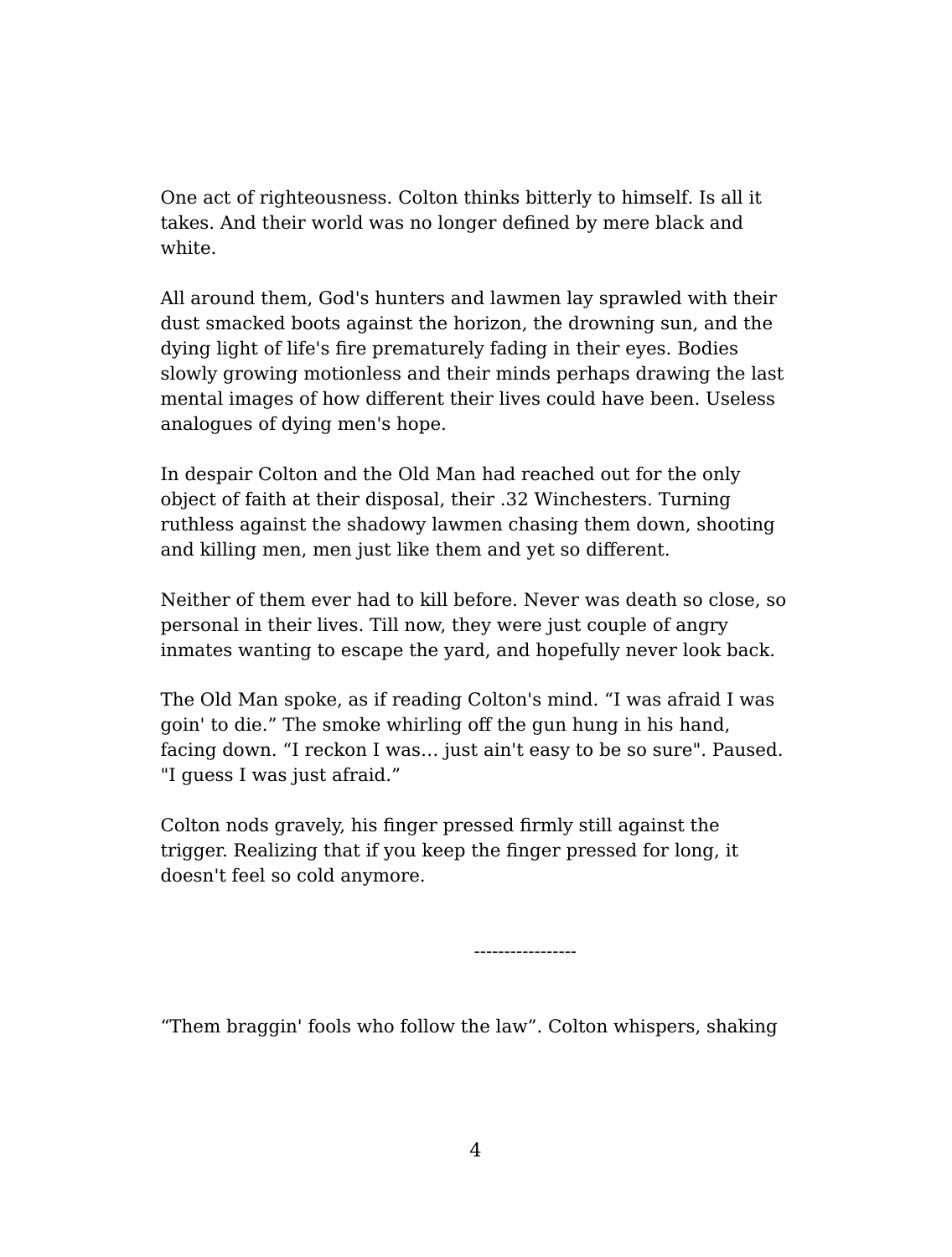his head slowly, as they walk away from the scene. "To stink in servitude and smell coffer and wormwood on their death. There ain't no sense in that, if you ask me".

The Old Man looks at him, in quiet before replying. "There ain't no answers. Colton, like I said. We all expect to be told some mystery. And there ain't none to speak of."

"I don't care, old man." Colton replied. "Men like me can't afford mystery. I ain't justifying nothin' because there ain't nothin' to justify." Pauses. "Them folks back there had it comin'."

The Old Man remains quiet.

Colton continues. "And I ain't goin' down that easy. Nay, not me. Ain't nobody to decide what happens to a man except the man himself. Let them call it the Law all they want, its tyranny pure and simple. I ain't lettin' myself be chained up for the next ten years of my life because some expensive lookin' God in a high chair says so. I say let no man be the judge of another. How can they judge a man like me, from so high up there? There is a context missin'. How can they accuse me of any wrong doin,' wearin those shiny glasses and a fancy cloak, and then call it justice? Show me the justice in that, and then you dare take me down that hole."

"I killed them folks to stay alive, Colton". Old Man replies. "Don't be fooled by the white hairs on an old head. I ain't ready for anythin' else except to go on livin' yet. And you are too much of a fool tryin' to justify killin' and all. It needs none of your reasonin'. It never did".

The Old Man and Colton have quietly walked into the woods sometime back, having finally divested themselves of that little thing called hope; the loneliest thing that a man can do, to no longer believe in the supernatural for help.